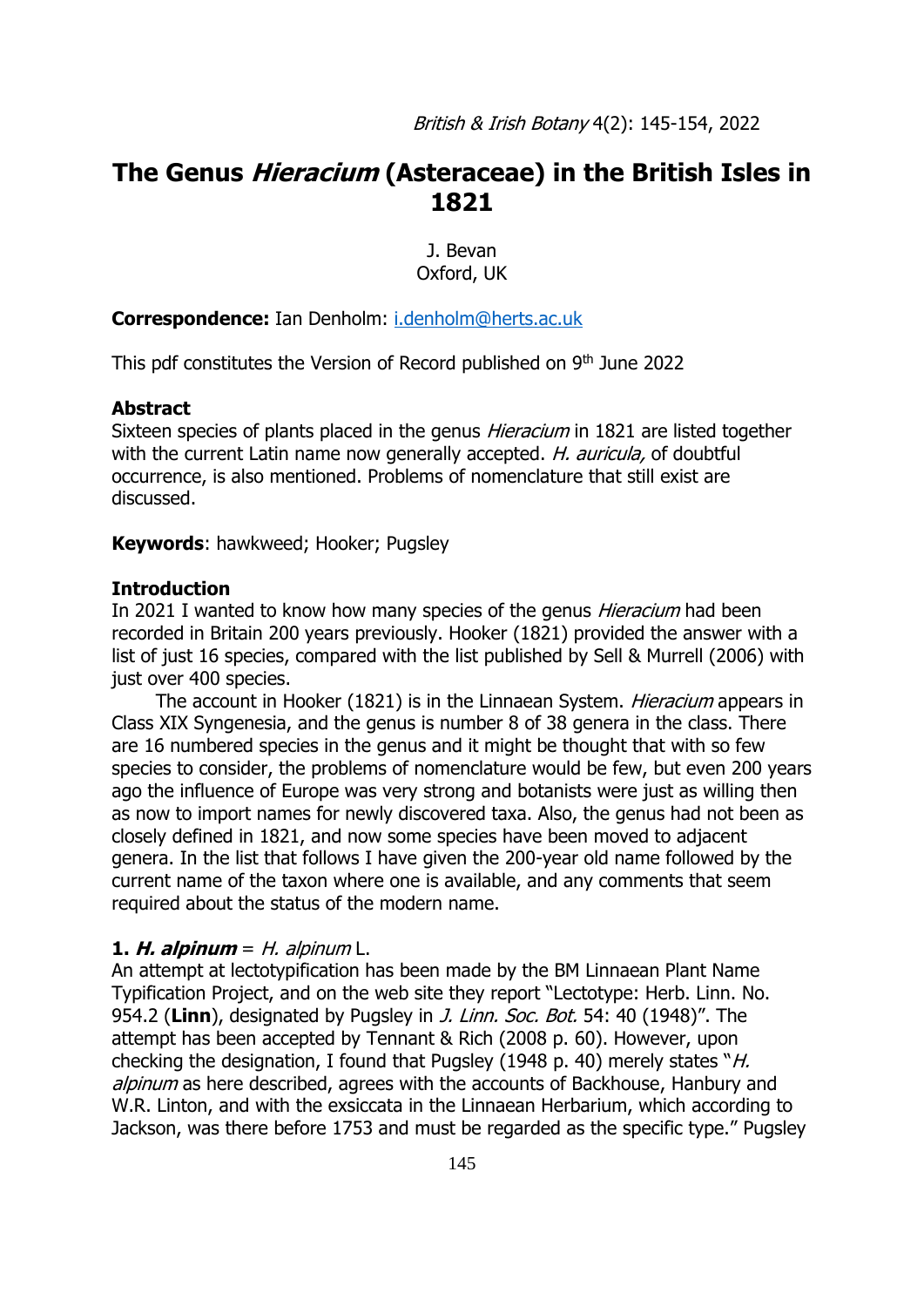does not list the sheet now described as the lectotype in his list of *Exsicc*, on page 39. Sheet 954.2 (**Linn**) can be viewed on the Linnean Society website and has two specimens mounted side by side. They are very different in general appearance but H. alpinum L. is said to be a very variable plant.

Linnaeus visited Oxford in 1732, staying with Dillenius and obtaining many plants from the Botanic Garden. The account of H. alpinum in Species Plantarum, (1753 p. 800), includes as a synonym, a reference to Ray. angl. 3. p. 169 and marks the entry with  $a *$  to indicate the presence of a good description. From this it is clear that the species concept by Linnaeus, in the case of H. alpinum, compared with current thinking, is as an aggregate taxon, because the only locality known in 1724 in Britain for *H. alpinum*, when the third edition of  $Ray$ . was published, was in North Wales. This is confirmed by Hudson (1762 p. 298).

The North Wales taxon was named H. holosericeum by Backhouse in 1856 and in Britain the name has remained unchanged. On the continent Zahn (1921-3) published the taxon as H. alpinum L. subsp. alpinum var. genuinum Koch subvar. villosissimum Tsch. form *holosericeum* Backh. f., thus reducing it to a taxon of the second lowest rank. The Euro+Med Plantbase Project based in Berlin now accepts the taxon as a species, possibly because it has been lectotypified.

Sheet 954.2 (**LINN**) may not be a suitable choice as a lectotype. If the specimens came from Britain the specimen on the left could be H. holosericeum Backh. f. It would be much safer to select a specimen known to have been collected in Lappland, even if that meant selecting a neotype. There is also the extra complication created by the existence of H. alpina L. var. melanostolum Dahlst. the syntype of which is a specimen collected on the 22<sup>nd</sup> July 1885 by F.J. Hanbury on the mountains of Aberdeenshire. Zahn (1921-3) included var. melanostolum Dahlst. in his subsp. *nigrosetosum* G. Schneid., nine subspecies after his subsp. *alpinum.* Roffey (1925) published subsp. *nigrosetosum* G. Schneid. at the rank of species. Pugsley (1948 p. 40), relegated *H.nigrosetosum* (G. Schneid.) Roffey back to the lower rank of subspecies, H. alpinum subsp. nigrosetosum Zahn, and included it as a synonym of his H. alpinum var. insigne Bab.

Hieracium alpinum var. insigne Bab. (1856 p. 198), can now be found in Tennant & Rich (2008 p. 128) as a synonym of *H. insigne* Backh. f. with the comment non sensu Hanbury, W.R. Linton & Pugsley. They were all writing about the same plant described by Babington " rt.-l. lanceolate with a few large teeth, heads very large," in editions four to nine of the Manual. Backhouse, when the name insigne was first published, was doubtful that it should be given the rank of species and in 1856 in his Monograph of the British *Hieracia* placed the taxon with a ? under H. eximium var. tenellum. Backhouse (1856) also mentions an additional locality, Caness, which with Glen Derry and Corrie Etchachan, provide three more locations for this rare taxon if the identifications are correct.

Hieracium alpinum L. has obviously meant different taxa to the various British authors. From the description in Hooker (1821), it seems very probable that he only saw *H. holosericeum* Backh. f. Of the localities recorded, Ross-shire is a good locality for H. holosericeum, and the Skye locality found by Lightfoot is now known to be a station for *H. subglobosum* P.D. Sell & C. West. None of the localities Hooker records are in the Braemar area. Hanbury (1889-98) wrote of *H. alpinum* L. "confined in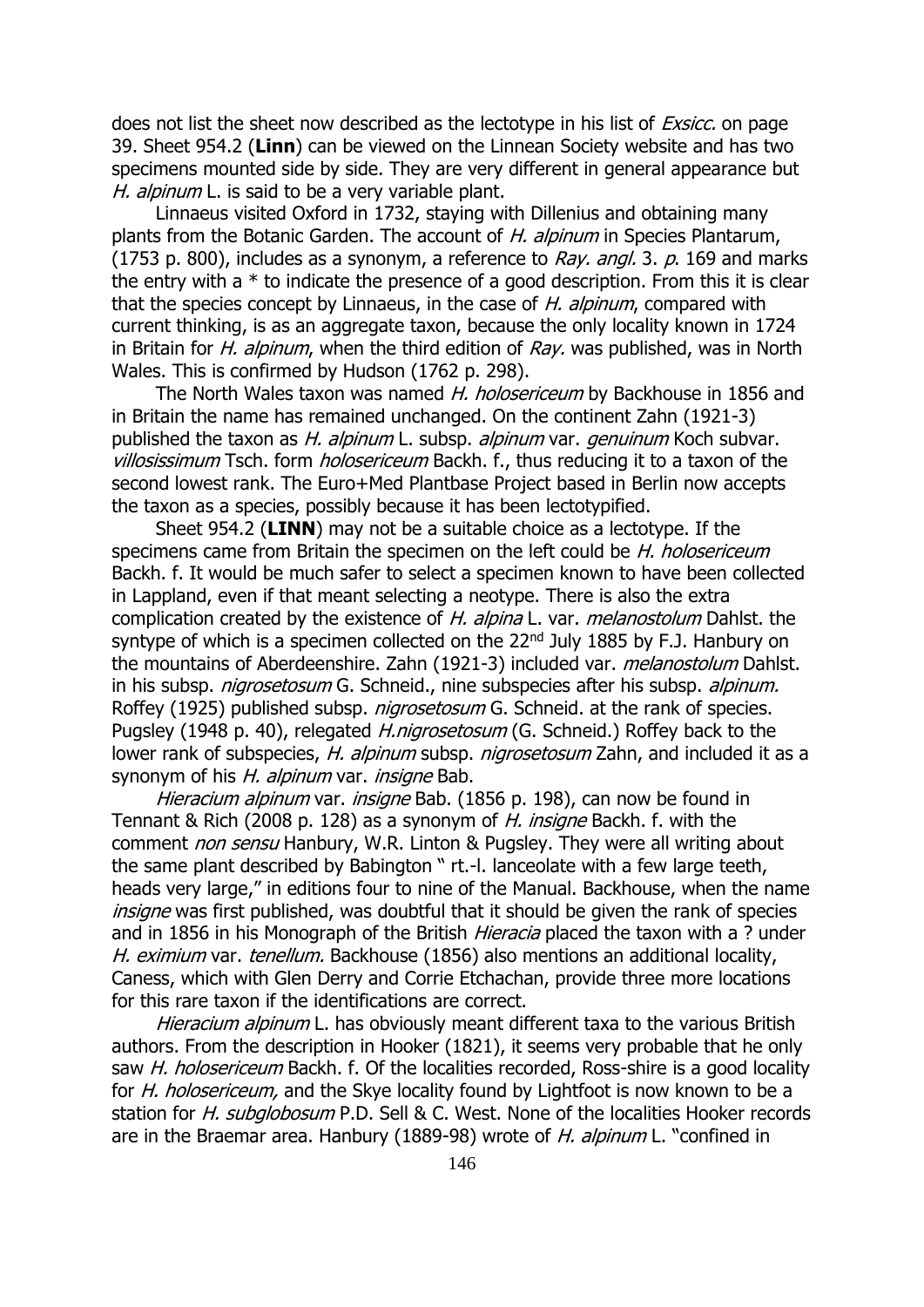Britain to within a radius of 20 miles of Breamar". Pugsley (1948) extends the distribution to three localities in Westerness, which are all to the east of Ben Nevis, in its rain shadow, with extensive north-east facing slopes, on hills reaching over 1000 m. This is the closest the west and north Highlands comes to a habitat approaching the Cairngorms. McCosh & Rich (2018 p. 124), show *H. alpinum* L. with a distribution extending all along the NW side of Scotland, which is rather surprising as Kenneth & Stirling (1970) report H. alpinum L. as rather rare in the Western Highlands. To make further progress on the study of H. alpinum L. it will be necessary to lectotypify the taxon with a specimen from Lappland, re-examine the Cairngorm population, particularly those specimens named H. melanocephalum Tausch by Hanbury, to check the status of this taxon, and to re-examine at least a sample of the records extending the range along the NW Highlands.

## **2. H. halleri** =  $H$ . eximium Backh. f.

Hieracium halleri does not occur in Britain. Hooker (1821) suggests H. villosum Sm. as an alternative name. H. villosum Jacq. was in cultivation in Britain at an early date. Pugsley (1948 p. 43) discusses various specimens so named in some detail. The species occurs in France and across Europe eastwards. It does not occur in Britain. It is not placed in section *Alpina* by French authors and Zahn (1921-3) places it in section *Villosa*.

Hieracium halleri Vill. also occurs in France and eastwards but not as far as the previous species. It is closely allied to *H. alpinum* so was probably a natural choice as a name for an unknown taxon.

Hieracium eximium Backh. f. is now generally believed to be endemic to Britain. Backhouse (1856) states he had not seen it in large collections from Norway, Switzerland and the Tyrol.

## **3. H. pilosella** = Pilosella officinarum Vaill.

There has been some dispute over the validity of the name given above and IPNI still declares the authors as F.W. Schultz & Sch. Bip., but Vaill from 1784 now seems to have been accepted by most authorities. Regarded as common throughout Britain, this is just the sort of grassland species that will disappear before recorders notice.

## **4. H. dubium** = Pilosella dubia (L.) F.W. Schultz & Sch. Bip.

This is another species that is now known not to occur in Britain. As originally defined by Linnaeus, the species was an aggregate that has now been split into three species. The taxon given above is the most widespread, occurring from Germany eastwards across Europe to the eastern border of European Russia. The other two species are more restricted in range.

## [H. auricula misapplied name = Pilosella lactucella (Wallr.) P.D. Sell and C. West subsp. *lactucella*]

Hooker (1821) asks if this could be a var. of *H. dubium*, and at the end of the entry for the genus, Hooker comments, "Scotland produces every British species, except the doubtful H. auricula." P. lactucella was finally discovered in 1904, according to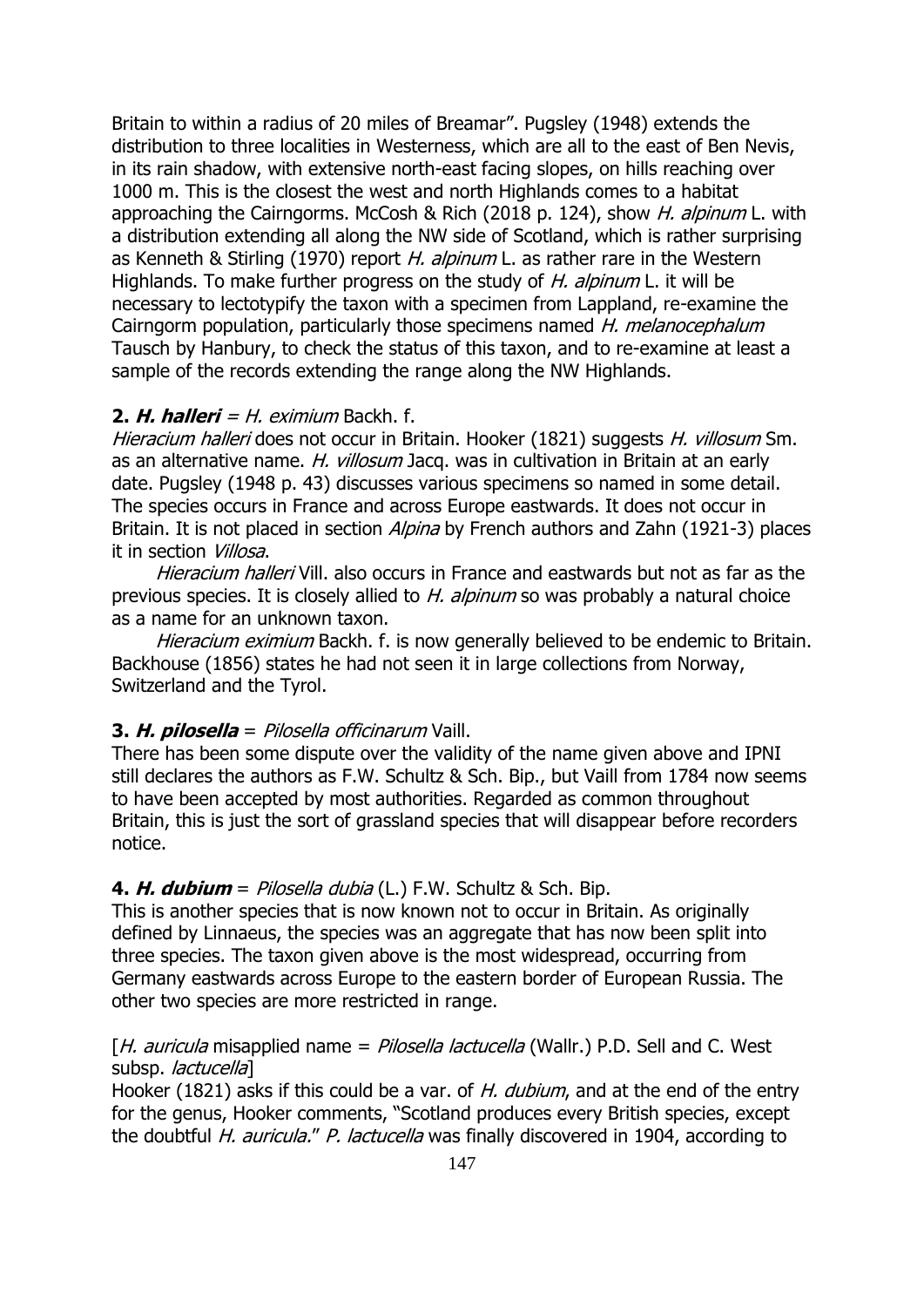Pugsley (1948 p. 319), and he goes on to record many of the problems found in the Linnaean Herbarium when researching H. auricula.

Pilosella lactucella only occurred as a patch, in v.c.8 South Wilts and was never seen again as far as is known. The species was found once more in v.c.21 Middlesex, at Harrow in 1964, and was still present in a vegetable garden in 1965, C. West. It was stated to be extinct, in the Supplement to the Historical Flora of Middlesex, but without any supporting details.

**5. H. aurantiacum** = Pilosella aurantiaca (L.) F.W. Schultz & Sch. Bip. Naturalised alien.

### **6. H. lawsoni** = H. cerinthiforme F. Hanb.

Hieracium lawsonii Vill. does not occur in Britain being a Pyrenean and Alpine species of France, Spain and Italy. Hooker introduces two varieties, un-named. Var.  $\beta = H$ . anglicum Fr.

Var.  $y = H$ . oxybeles P.D. Sell

Backhouse (1856) confirms that his H. cerinthoides is the H. lawsonii Sm. of English Botany (1809) no 2083 and to Hanbury that *H. cerinthoides* is the same as the plant Hanbury proposes to call H. cerinthiforme. Backhouse also confirms to Hanbury (1892) J. Bot. Brit. 30: 169 (see footnote), that var.  $\beta$  is H. anglicum Fr.

Sell & Murrell (2006) confirm var. γ is *H. oxybeles* P.D. Sell, but no one has actually confirmed that the specimens collected by Borrer and Hooker are correctly identified. The specimens if they still exist are at **K**, and as Backhouse worked at Kew for a number of years he may well have checked them. Pugsley also visited Kew regularly as he lived just a short distance away at Wimbledon and could also have checked them but nothing seems to have been published.

## **7 H. murorum** =  $H$ . murorum  $L$ .

Sell (1987) selected a lectotype of H. murorum L. from Hortus Cliffortianus (**BM**). The sheet is labelled "Hieracium macrocaulon, hirsutum, folio rotundiore". P.D. Sell writes "I have selected the stem with 20 capitula as the lectotype of *Hieracium* murorum L. It will enable the Continental botanists to continue its usage in the aggregate sense." The sheet has a label, Lectotype: signed PDS and dated 12.2.1980.

IPNI, in the entry *Hieracium murorum*, makes no mention of the lectotypification, but if you click on POWO, click on the herbarium sheet image, and then the **K** herbarium number you are taken to the herbarium catalogue where there is some confused information about a specimen collected in 1904 by H. Dahlstedt and which he named H. aethiops. Sennikov (2003) lectotypified H. serratifrons Almq. ex Dahlst. subsp. *aethiops* Dahlst.: Sweden, Småland ad Svenstorp paroeciae Askeryd in prato macro humidiusculo locis subumbrosis, 24. 6. 1884 Dahlstedt in Dahlstedt, Hierac. Exs. 2: No. 36 in S. Sennikov (2003) also notes, synonymized here with *H. stenstroemii* Dahlst., thus confirming the statement in POWO [if you type in *Hieracium aethiops* in the IPNI search bar] that the taxon is a synonym. None of the entry in IPNI helps in any way to define *H. murorum* L.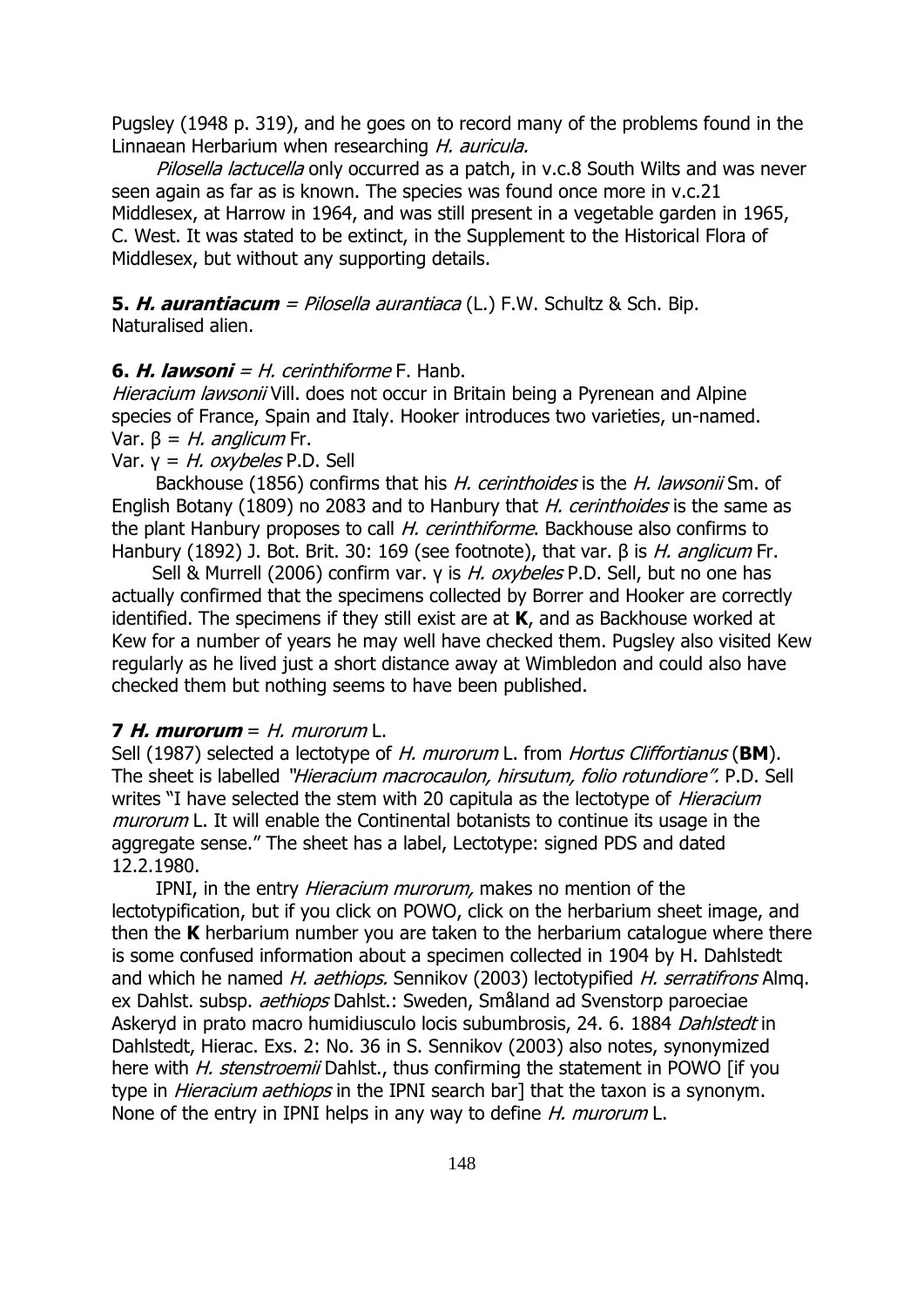The plate, E. B. t. 2082. mentioned by Hooker, is described as collected in May, from Chedder Cliffs, and is H. lima F. Hanb. Sell & Murrell (2006) place it as a synonym of H. schmidtij Tausch but it can easily be separated from that species, if the description in Pugsley (1948 p. 84) is used to compare the taxa.  $H$ . lima F. Hanb. only occurs at Chedder Gorge, v.c.6 North Somerset.

## Var.  $\beta$  = unknown taxon.

Linnaeus (1753) describes var. β Hieracium laciniatum minus pilosum and as P.D. Sell points out there is a second sheet so described in Hortus Cliffortianus (**BM**), which can be seen and downloaded from the web site. It is an eye-catching taxon that would have appealed to gardeners of the  $18<sup>th</sup>$  century. I have no idea of the correct name but it does not occur in Britain and is not H. pulmonarium, E.B. t. 2307. Linnaeus (1753) names this taxon [in the margin] sylvaticum. Pugsley (1948 p. 5) states that none of the four sheets [that includes the sheet mentioned in this paragraph] indicates that one of Linnaeus's varieties is represented. That is not the case now. The var.  $β$  is clearly present and *murorum* is underlined.

## **8. H. sylvaticum** = H. argillaceum Jord.

Hooker refers to H. sylvaticum E. B. t. 2121 to illustrate his var α. Pugsley (1948 p. 215), uses the same plate to illustrate H. lachenalii Gmelin, a name which P.D. Sell refused to continue using when writing *Flora Europaea* because there was no type available at that time. Instead he used the later name *H. argillaceum* Jord. Since then the later name has continued in use, even though the type specimen has now been found, although not lectotypified. The type represents an obscure local German taxon, which seems from the literature to be one of several very similar local taxa. It seems unlikely that any of these local taxa have a large range across Europe, so unless further work is carried out by German botanists to clarify the situation, the French name will prevail.

#### Var.  $β =$ unknown taxon

Hieracium ramosum Waldst. & Kit. is not a British plant. It occurs in Austria eastwards across Europe and around the SE of the Baltic Sea. The account by Hooker of the British plants indicates that two taxa are involved but also includes the story about "brought from Scotland by Mr. Dickson and cultivated by Mr. Forster", a tale usually associated with H. denticulatum.

## Var.  $y = H$ . *maculatum* Schrank

This taxon was known for many years to British authors as H. maculatum Sm., until the publication of Sell & Murrell (2006), when the taxon appeared as *H. spilophaeum* Jord. ex Boreau and *H. maculatum* Sm., non Schrank was placed as a synonym. Sell & Murrell (2006) made no comment about the differences between H. maculatum Sm. and H. maculatum Schrank, but the Euro + Med database states that H. spilophaeum Boreau is a heterotypic synonym. Shaw (2020) is the most recent British author to comment on the status of these taxa and under a heading H. maculatum agg., simply states " H. maculatum Schrank does not occur in Britain and Ireland."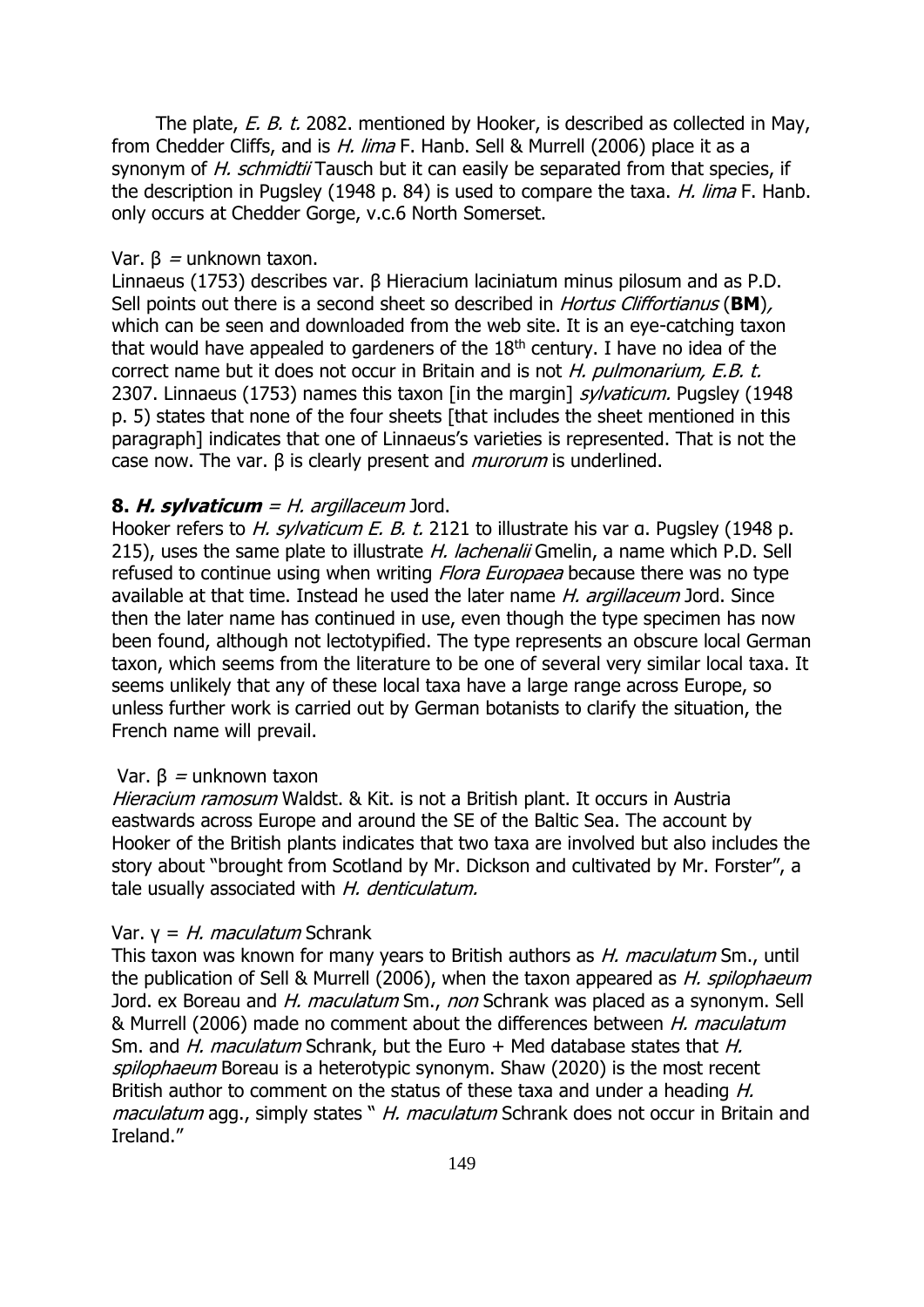I have compared the specimen of H. maculatum Sm. in **LINN** no. LINN-HS 1259.26, the specimen depicted in *E.B. t. 2121*, with the digital images of the lectotype of H. spilophaeum Jord. ex Boreau and can confirm my agreement with Sell & Murrell (2006) when they placed H. maculatum Sm. as a synonym of H. spilophaeum Jord, ex Boreau. I have not yet found a lectotype of H. maculatum Schrank.

## Var.  $\delta$  = unknown taxon

Hieracium pictum Scheich. ex Hornem published in 1815 is an isonym of H. pictum Pers. Published in 1807 according to IPNI. *H. pictum* is an alpine species occurring in France, Switzerland and Italy and is not a British species. Zahn (1921-3) places the species in section *Lanatella*.

There is an interesting record by Druce (1904 p. 130). This is Don's H. sylvaticum "from fir woods near Forfar" in Herb. Palmer. Hooker (1821 p. 231) records, var. γ. Fir wood E. of Forfar, G. Don and var. δ. Woods near Forfar, G. Don. Var. γ. has leaves ovato lanceolate, var. δ has leaves lanceolate. Leaves lanceolate indicates that the identification by Druce of the plant in Herb. Palmer as  $H$ . sparsifolium Lindeb. is var. δ.

If the names in the list are interpreted simply to sectional level, an error of interpretation would occur. H. sylvaticum would = section  $Vulgata$  and would include var. δ. now placed in section Tridentata. Stace (1998) records that the rank of section was first applied to the genus *Hieracium* by Dumortier in 1827. In Britain the use of sections as we now use them only arrived towards the end of the 19th century.

#### **9. H. denticulatum** = H. denticulatum Sm.

Pugsley (1948 p.232) details the history of this taxon, including the invention of the later synonym H. borreri Syme, the name preferred by Sell & Murrell (2006). Boswell & Duthie (1875 p. 30) report that Boswell is convinced that his *H. borreri* is the same as H. juranum Fr. non Rapin. Rich and McCosh (2021 p. 92) use the name H. jurassicum Griseb. because H. juranum Fr. is a homonym. Zahn (1921-3) placed H. denticulatum Sm. with H. juranum Fr. subsp. pseudelatum Zahn, which at the rank of species is H. pseudelatum (Zahn) Prain (1913 p. 119). Zahn (1921-3 p. 1561) described H. borreri Syme as a species non satis notae vel exclusae. Whatever the result of any further investigation, H. denticulatum Sm., as the oldest name will still be with us.

## **10. H. molle** = Crepis mollis (Jacq.) Asch.

H. molle Jacq., published in 1774 is a synonym of *Crepis mollis* (Jacq.) Asch., published in 1864. On the Kew POWO website there are images of two specimen sheets stamped Herbarium Hookerianum 1867, collected by G. Don, thus confirming the locality mentioned in the 1821 publication by Hooker. The entry in POWO for Crepis mollis also illustrates how useful online botanical information can be when the potential is fully developed.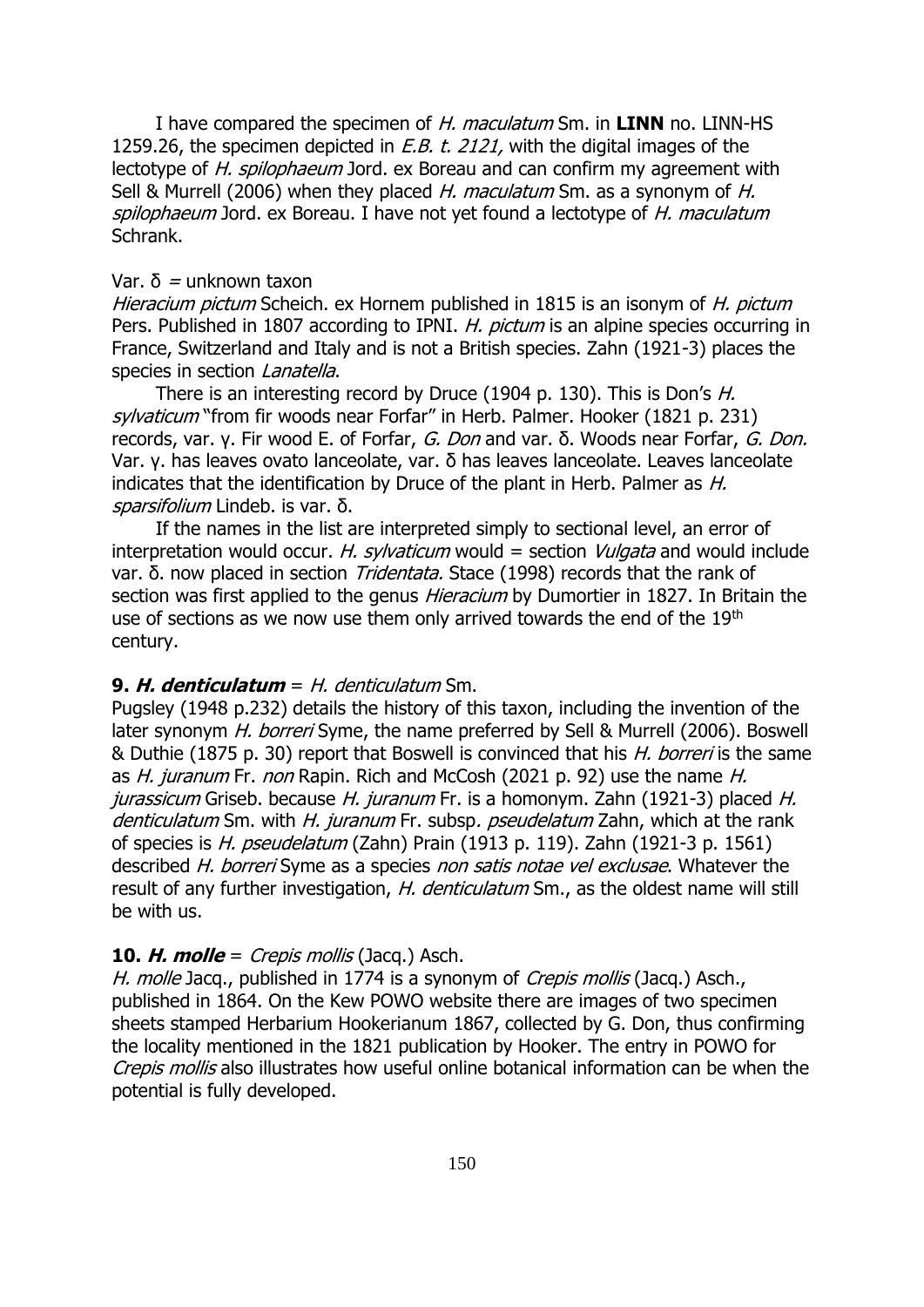## **11. H. paludosum** = Crepis paludosa (L.) Moench

H. paludosum L. published in 1753 is a synonym of Crepis paludosa (L.) Moench, published in 1794.

## **12. H. cerinthoides** = unknown taxon

This is probably one of the three modern species mentioned under No. 6. I have not been able to obtain a copy of E. B. t. 2378.

## **13. H. amplexicaule =** H. amplexicaule L.

Now known to be an introduced species not a native. The claim by Don to have gathered the taxon on the Clova mountains is now generally believed to be an error of labelling, as this distinctive plant has never been found there again.

## **14. H. praenanthoides** = H. prenanthoides Vill.

I only ever managed to find this species in Derbyshire and suspect it is now rather rare.

### **15. H. sabaudum** = H. bladonii Pugsley/H. obliquum Jord.

The name of this taxon remained unchanged as *H. sabaudum* L. until 1848 when Fries (1848) published the second part of his Symbolae ad historium Hieraciorum and placed H. sabaudum of Smith, E. B. t. 349 in his new taxon H. boreale Fr. British botanists then used H, boreale Fr. until 1925 when the  $11<sup>th</sup>$  edition of The London Catalogue of British Plants introduced the work of Zahn to the genus Hieracium in the British list. This led to a great reduction of interest in the genus and in section Sabauda some confusion in the nomenclature. Recently Sell & Murrell (2006) reintroduced the name H. sabaudum L. to the British list with forma sabaudum and forma *bladonii* (Pugsley) P.D. Sell. Forma *bladonii* (Pugsley) P.D. Sell is stated to occur here and there in the range of the species and forma sabaudum is the common variant. This is the exact opposite of the distribution given in Pugsley (1948). To add futher to the confusion, H. bladonii var. brunkeri Pugsley is placed under f. *sabaudum* and H. bladonii Pugsley under f. bladonii. Sell & Murrell (2006) give several synonyms under the two forms but have not lectotypified H. sabauda L.

Linnaeus (1753) gave a very limited description of his species "HIERACIUM caule erectomultifloro, foliis ovato-lanceolatis dentatis semiamplexicaulibus." The single character difference between the two forma is of no help whatsoever in deciding which of the several synonyms should be placed under which forma when there is no lectotype to examine.

POWO and the Euro+Med Plantbase both agree that *H. sabaudum* subsp. sabaudum does not occur in the British Isles and both ignore f. sabaudum. It is important to understand that in the genus *Hieracium*, both POWO and the Euro+Med Plantbase are using a taxonomic system based on the system of Zahn. Stace (1998) describes that system as, "a system of `species principales collectivae' and `species intermediae collectivae', under which the more narrowly defined taxa were recognised as subspecies." When Roffey (1925) imported many new names based on the work of Zahn into the British List, he opted for the traditional use of species as the main rank with variety as a secondary rank. The rank of species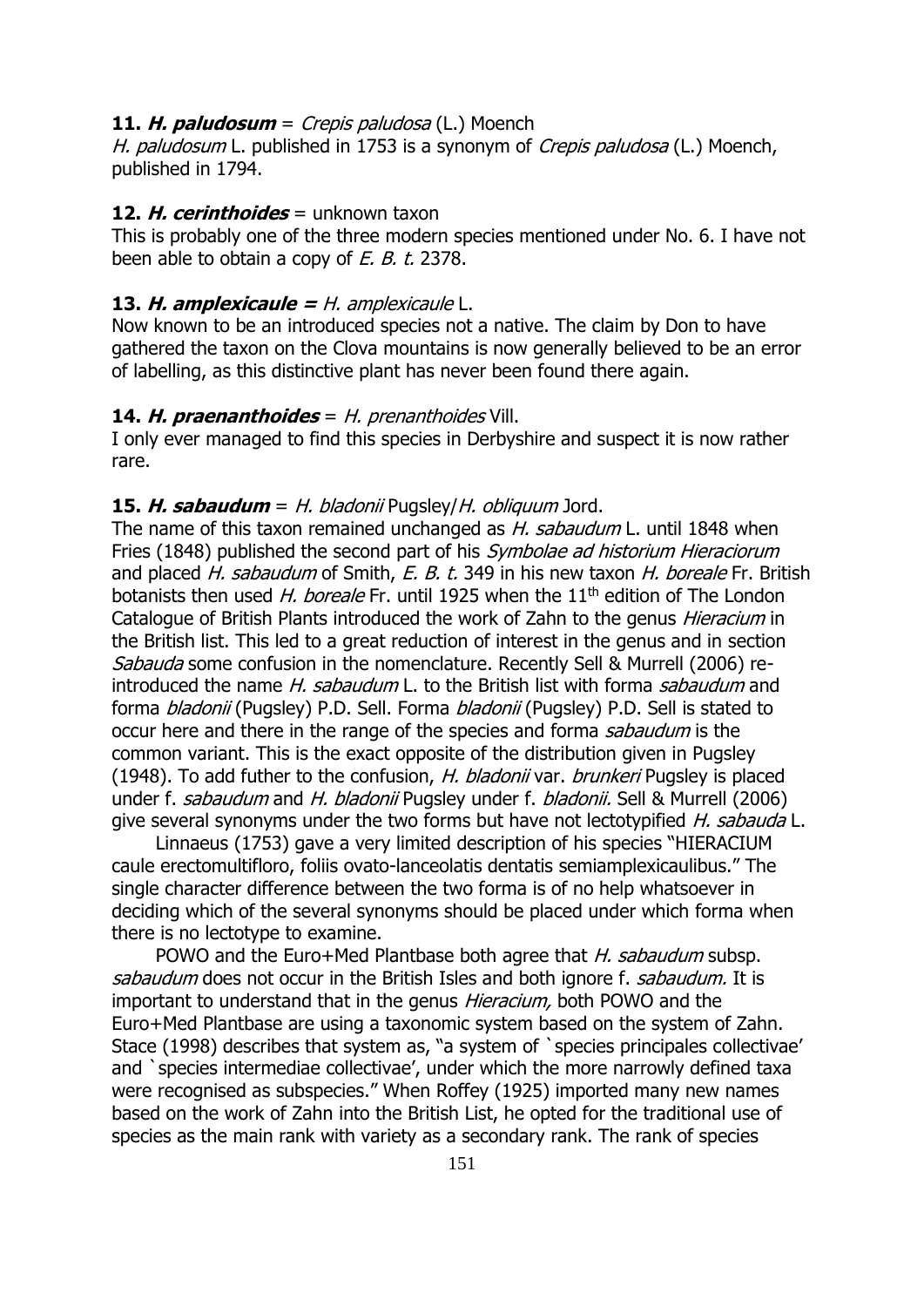equals the subspecies in the system of Zahn. Thus, to see the distribution of H. sabaudum L., as understood under the British system, one must look at the distribution of H. sabaudum subsp. sabaudum on those websites. The distribution shown under H. sabaudum on those websites is that of the species principales collectivae including all 33 subspecies, that is, 33 species under the system used in Britain and Scandinavia.

The Natural History Museum, Linnaean Plant Name Typification Project website comments, "material [in **LINN**] is apparently identifiable as H. perpropinquum Druce (Sell pers. comm.)," a name which is a nom. illeg.

Hieracium perpropinguum Druce and H. sabaudum subsp. sedunense var. perpropinquum Zahn are given as synonyms under f. sabaudum by Sell & Murrell (2006). The name for both taxa at the rank of species is *H. propinquum* Sudre. POWO and the Euro+Med Plantbase now call this taxon *H. sabaudum* subsp. propinguum (Sudre) Greuter and show the taxon as present in the British Isles but not Germany, the habitat given by Linneaus for H. sabaudum.

Hieracium propinquum Sudre is the taxon Pugsley named H. perpropinquum (Zahn) Pugsley which is not a common taxon even in S.E. England.

Hieracium sabaudum f. bladonii (Pugsley) P.D. Sell is accepted by IPNI and by Roskov Y. et al. (2018). The Kew POWO website undermines the acceptance by IPNI of H. sabaudum f. bladonii (Pugsley) P.D. Sell with one Herbarium Catalogue record, H. bladonii Pugsley var. brunkeri Pugsley, det. Sell P.D., 08/1950, specimen K000796642. As mentioned above, Sell & Murrell (2006) placed var. brunkeri Pugsley as a synonym of f. sabaudum.

The two forma, in Sell & Murrell (2006), would be better placed at the rank of species as there is more than one morphological difference between them, and this would be in accordance with British practice in naming taxa in the genus *Hieracium* in the last 96 years.

Hieracium bladonii Pugsley needs to be lectotypified and compared with the recently published neotype of H. obliquum Jord. Pugsley rejected H. obliquum Jord. as a British taxon even though Zahn gave it as present in six counties in England and one in Scotland. If H. bladonii Pugsley and H. obliquum Jord. are one taxon, the latter name, being the older, will replace H. bladonii Pugsley.

## **16. H. umbellatum** = H. umbellatum L.

Lectotypified by Sennikov (2007).

## **Summary**

Of the 16 species listed in Hooker (1821), four are now placed in the closely related genus Pilosella, and two in the genus Crepis. Thus, only ten species of Hieracium (as now circumscribed) were recorded from the British Isles in 1821. In addition, six varieties were also recorded but it has been possible to identify only three varieties with modern British taxa. Further work at RBG Kew is required to find specimens listed in the original account which may provide identities to unknown taxa. Two species, H. alpinum and H. sabaudum need to be lectotypified.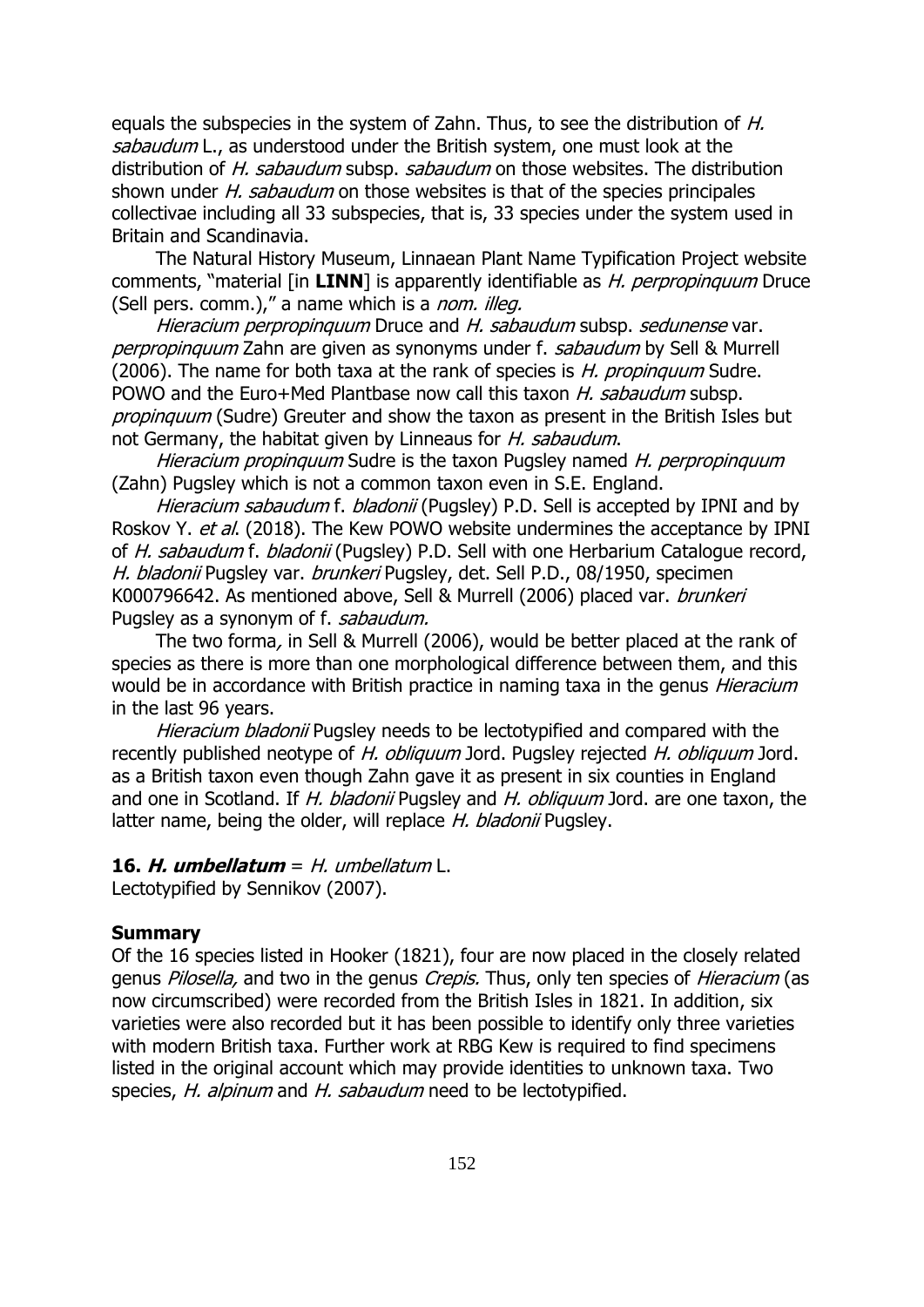## **Acknowledgements**

I am very grateful to C.A. Stace for reading the paper, offering helpful suggestions and submitting the paper to the editor.

## **References**

Babington, C.C. 1856. Manual of British botany, 4<sup>th</sup> ed. London: John Van Vorst.

Backhouse, J. fil. 1856. A Monograph of the British Hieracia. York: W. Simpson.

- Boswell, J.T. & Duthie, J. F. 1875. Report of the Curators for 1872-4. The Botanical Exchange Club.
- Druce, G.C. 1904. The Life and Work of George Don. Notes. Royal Bot. Gard. Edin. XII: 54-290.
- Fries, E. 1848. Symbolae ad historium Hieraciorum. Nov. Act. Soc. Sc. Ups. 13-14: 1- 120.
- Hanbury, F.J. 1889-98 An Illustrated Monograph of the British Hieracia. London: published by the Author, Lombard Street.
- Hanbury, F.J. 1892. Further Notes on *Hieracia* New to Britain. *J. Bot. Brit.* 30: 129-134 & 165-169.
- Hooker, W.J. 1821. Flora Scotica; or A Description of Scottish Plants, arranged both according to the artificial and natural methods; part 1: 228-233. London: Hurst, Robinson & Co.
- Hudson, W. 1762. Flora Anglica, exhibens Plantas per regnum Angliae sponte crescentes, Distrbutas Secundum Systems Sexuale, etc. London: Impensis auctoris.
- Kenneth, A.G. & Stirling, A. McG. 1970. Notes on the Hawkweeds (*Hieracium sensu* lato) of western Scotland. Watsonia 8: 97-120. Available at: http://archive.bsbi.org.uk/Wats8p97.pdf
- Linnaeus, C. 1753. Species Plantarum, 1<sup>st</sup> ed., vol 2: 799-805. Stockholm: Laurentii Salvii.
- McCosh, D.J. & Rich, T.C.G. 2018. Atlas of British and Irish Hawkweeds (Pilosella Hill *and Hieracium* L.), 2<sup>nd</sup> ed. Harpenden: Botanical Society of Britain and Ireland.
- Prain, D. 1913. Index Kewensis Plantarum Phanerogamarum, Supplementum quartum, 1906-1910. Oxford: Oxford University Press.
- Pugsley, H.W. 1948. A Prodromus of the British Hieracia. J. Linn. Soc. (Bot.) 54: 1-356.
- Ray, J. 1724. Synopsis Methodica Stirpium Britannicarum, ed. 3, editor J.J. Dillenius. London: Gulielmi & Joannis Innys Regia Societatis Typographorum, in Area Occidentali D. Pauli.
- Rich, T.C.G. & McCosh, D. 2021. Monograph of British and Irish Hieracium section Foliosa and section Prenanthoidea. BSBI Handbook no. 21. Durham: Botanical Society of Britain and Ireland.
- Roffey, J. 1925. Hieracium L. in Watson, H.C., The London Catalogue of British *Plants,*  $11<sup>th</sup>$  ed.: 26-30. London: George Bell & Sons.
- Sell, P.D. 1987. An introduction to the study of the British *Hieracia*, 1. History and classification. Watsonia 16: 365-371. Available at: <http://archive.bsbi.org.uk/Wats16p365.pdf>